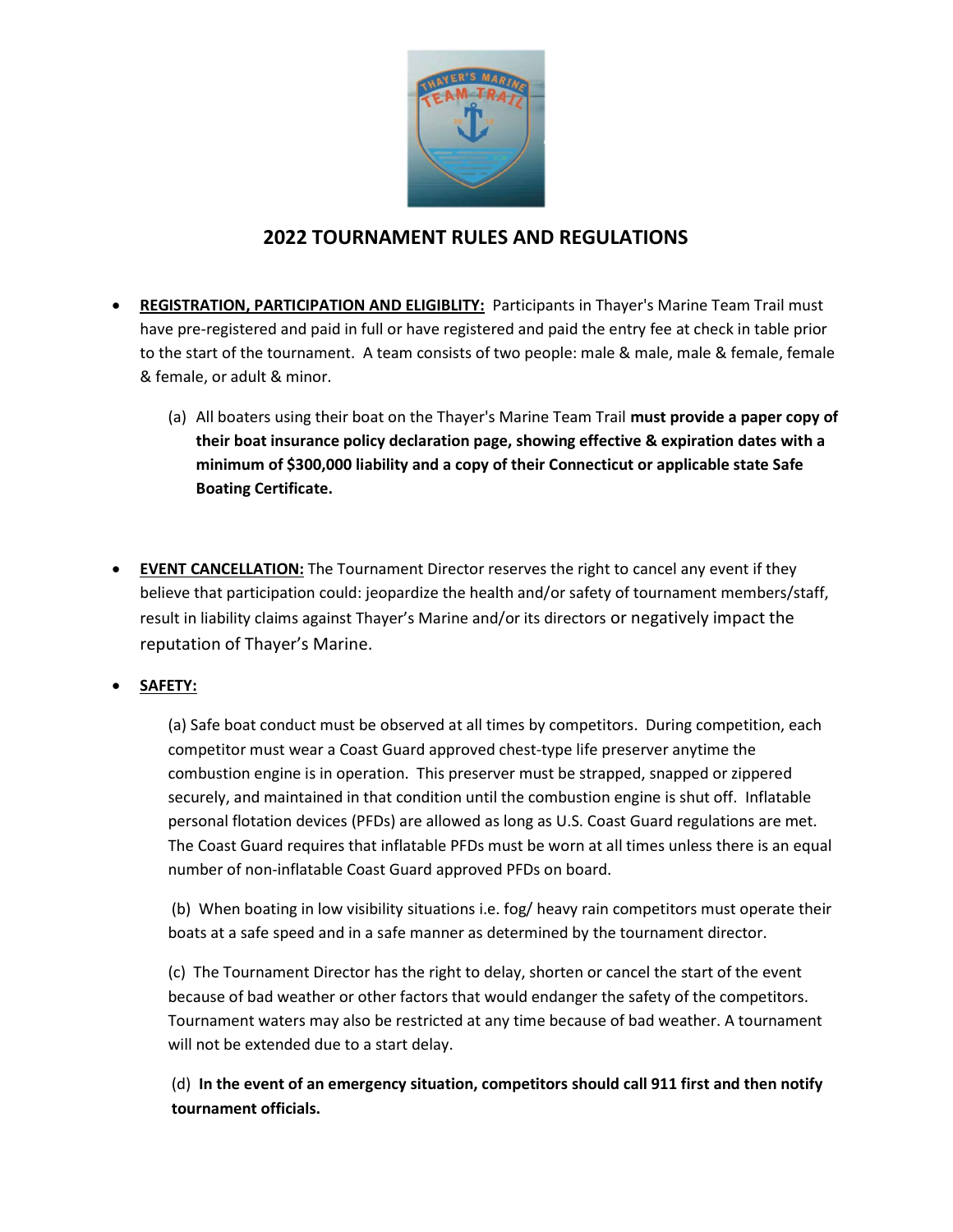- **SPORTSMANSHIP:** Competitors are expected to follow the highest standards of sportsmanship, courtesy, safety, and conservation. Any infraction of these fundamental sporting principles or of the state rules and regulations may be deemed cause for disqualification. "No Wake Zones" and "Speed Limits" must be observed at all times, any infraction of these laws brought to the attention of the tournament director will result in immediate disqualification. Drunkenness by any competitor during the tournament or at the weigh-in will not be tolerated and shall be a cause for immediate disqualification. The use of illegal drugs or alcohol during the tournament (between morning checkin and the closing of the scales in the afternoon) shall be considered cause for disqualification. Maximum courtesy must be practiced at all times, especially with regard to boating and angling in the vicinity of non-competitors who may be on tournament waters. Any participant, who reflects unfavorably upon the Thayer's Marine Team Trail's effort to promote fisheries conservation, clean waters, and courtesy, shall be reason for immediate disqualification.
- TACKLE AND EQUIPMENT: No "live bait", "dead bait", or "prepared bait" will be permitted, with the exception of pork strips or rinds. The use of umbrella rigs are not allowed. Only ONE casting, spin casting or spinning rod and reel may be used at any one time. No rods exceeding 10 feet in length are allowed. A hung or snagged lure that is not in or on the water is not considered in use and may be set aside while another is in use. Other rigs as specified above may be in the boat ready for use; however, only ONE is permitted in use at any given time. If a competitor breaks his line while setting the hook or retrieving a fish, he or she is allowed to make attempt with the rod being used or with their hands to secure the visible line and land the fish for it to be counted as legal. He may NOT hook the line with another lure, rod and reel, or other device. Anyone guilty of snatching or snagging visible fish will have their catch disqualified. TROLLING (USING THE GAS OR ELECTRIC MOTOR TO MOVE A LURE OR BAIT) IS NOT ALLOWED.
- HORSEPOWER REGULATIONS: Maximum horsepower for all outboard motorboats used during any Thayer's Marine Team Trail Event will be 250 hp. Horsepower cannot exceed the limitation rating set by the U.S. Coast Guard on the boats nameplate. When required, each boat must have a U.S. Coast Guard horsepower-rating plate attached to the boat. Posted speed limits and those imposed by the Tournament Director must be observed and all boats must be operated in a safe manner. Violations of speed limits may result in disqualification.
- BASIC BOAT EQUIPMENT: During competition, every boat must have all required Coast Guard safety equipment and a functional bilge pump. Anglers are also responsible to follow local regulations set forth by individual states and/or countries as applicable. During competition, every boat must have live-well space, properly aerated, to adequately maintain alive, a limit catch of bass by both competitors using the boat.
- BOAT IDENTIFICATION: Each boat will be given, prior to the start a numbered tag, card or paddle which must remain with your boat until turned in at the weigh-in. This tag or card must be displayed upon the request of tournament officials and turned in at the weigh-in. Failure to return will result in disqualification and a \$50.00 reimbursement for the tag. If a competitor(s) want to leave early please call the tournament director to return the tag. Tournament Director: Rachel Rose CELL: 860-212-5598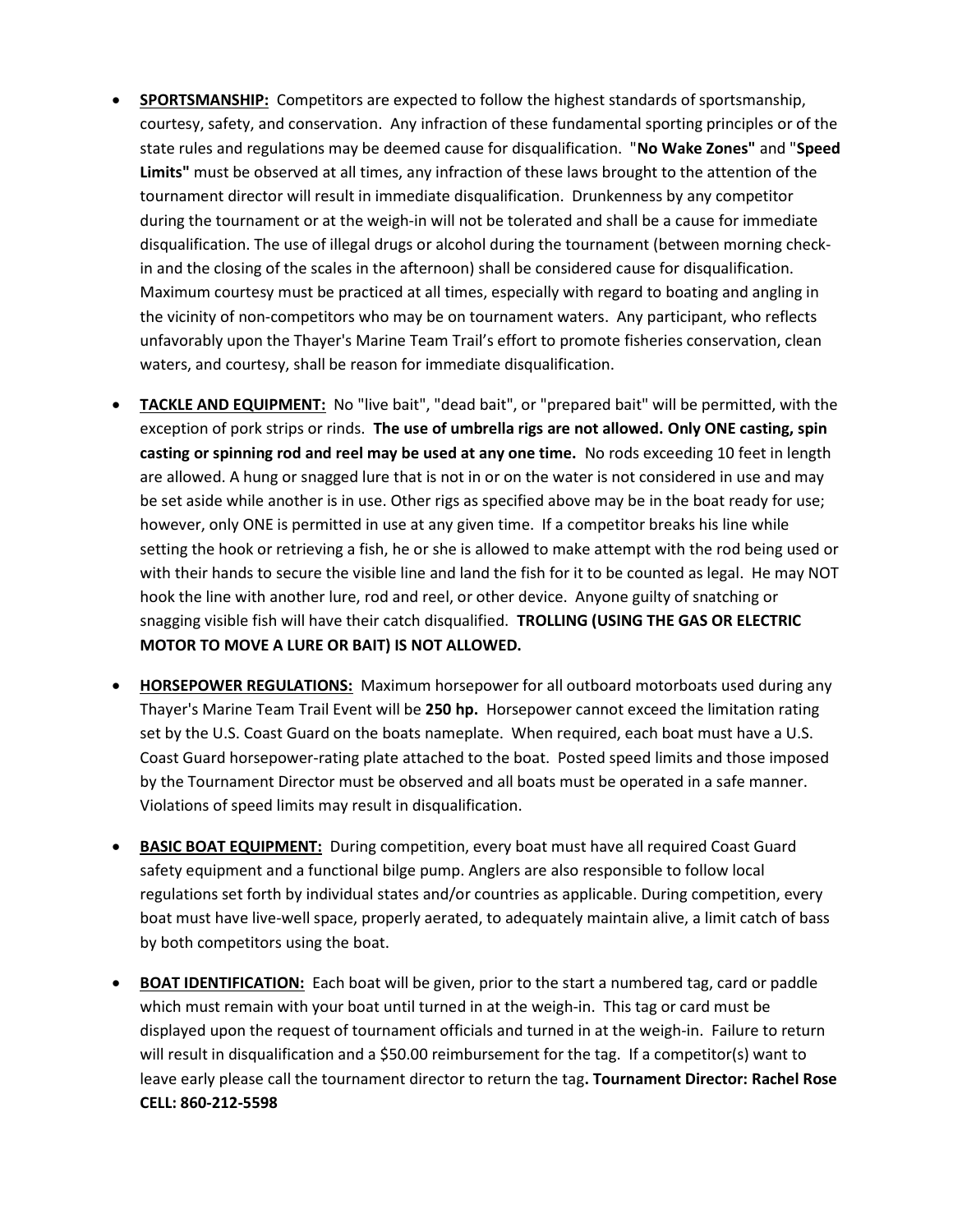- COMPETITORS MUST REMAIN IN BOAT: During competition, competitors must not depart the boat to land fish or to make the boat more accessible to fishing waters. Boats must remain in tournament waters during the tournament hours. Competitors must leave from and return to the official check points by boat. Both competitors must remain in the boat at all times, except in case of an emergency, or with permission granted by the Tournament Director. In event of a needed restroom break or refueling situation at a marine gas pump, contestants are allowed to leave the boat, at which time all fishing must cease until partners are back together in the boat. Towing boats on trailers during tournament hours is prohibited, except by the direction of tournament officials. Competitors are allowed to leave the boat to retrieve a lure. All fishing by that competitor and partner must cease until back in the boat before making another cast.
- SCORING: ALL TOURNAMENTS WILL CONSIST OF A 6 FISH LIMIT. LARGEMOUTH, SMALLMOUTH, AND SPOTTED BASS WILL COUNT AS LEGAL FISH. FISH MUST MEASURE A MINIMUM OF 12". FISH WILL BE MEASURED ON A FLAT BOARD WITH THEIR MOUTH CLOSED. ONE COURTESY MEASUREMENT WILL BE ALLOWED UPON REQUEST BY THE ANGLER(S). Tournament scores will be based on the total weight of bass caught by each team. Changes in daily limits and sizes if applicable will be determined and announced by tournament officials the morning of the tournament. Teams possessing more than the tournament limit will have that days catch disqualified. By the judgement of the tournament official any bass presented for weigh-in that has been mashed, mauled, mangled, or altered in any way will not be counted in the teams weight or eligible for a "lunker award." Only tournament officials will handle the bass during measuring and weigh-in. Team of the Year (TOY) standings will be based on a teams accumulation of points from their top 3 events for the calendar season. Only the top 25 teams in the TOY standings will be eligible for the prize in the tournament of champions. One team member substitution per season will be allowed. Substitutions must be brought to the attention of and approved by the tournament director prior to commencement of tournament.
- PENALTIES: For each dead fish brought to the scale there will be a .50lb (8oz) penalty taken from the total weight of the competitors catch. The Tournament Director, or his/her designees, may reduce tournament hours or tournament limits for fish care purposes. A short fish penalty results in the loss of the shortest fish and largest fish of the team's bag. It is suggested in warm weather tournaments that anglers keep extra ice for fish care. It is recommended competitors keep all bass in live wells during the culling process. Placing bass on the boat carpet during culling is not advised. Only non-penetrating culling clips are to be used. THREE DEAD FISH WILL RESULT IN DISQUALIFICATION. THE CULLING OF DEAD FISH IS PROHIBITED IN THE THAYER'S MARINE TEAM TRAIL. ALL DEAD FISH MUST BE WEIGHED IN. Dead fish will not be weighed and/or considered for a "lunker award." TEAMS ARE RESPONSIBLE FOR THE PROPER DISPOSAL OF ANY DEAD FISH.
- LATE PENALTY: Competitors who are not in the official checkpoint area and checked in by tournament officials at their designated time shall be penalized one pound from their total weight every minute they are late. This will include any weight to be counted toward a "lunker award". Any competitor more than fifteen minutes late shall forfeit that days catch. There shall be no excuse for tardiness, and in no case, shall competitors be allowed to delay proceeding to the weighin site. All fishing is prohibited prior to tournament commencement the morning of. Fishing must